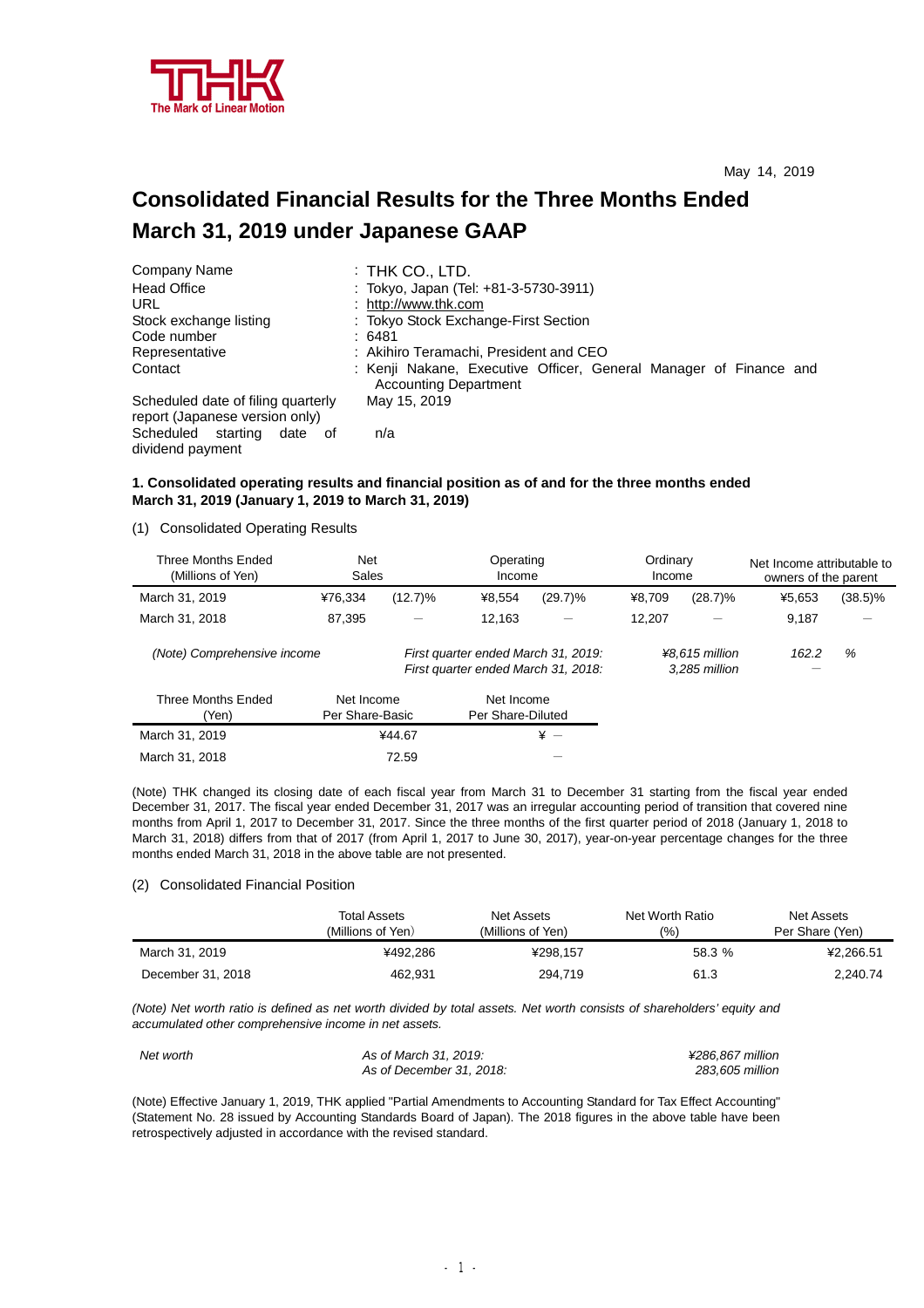# **2. Dividends**

l,

|                                              |                             |                              | Dividend Per Share (Yen)    |          |        |
|----------------------------------------------|-----------------------------|------------------------------|-----------------------------|----------|--------|
|                                              | <b>First Quarter</b><br>End | <b>Second Quarter</b><br>End | <b>Third Quarter</b><br>End | Year end | Total  |
| Year ended December<br>31, 2018 (Actual)     | ¥ —                         | ¥47.00                       | ¥ —                         | ¥38.00   | ¥85.00 |
| Year ending December<br>31, 2019 (Actual)    |                             | n/a                          | n/a                         | n/a      | n/a    |
| Year ending December<br>31, 2019 (Projected) | n/a                         |                              |                             |          |        |

### *(Note) Change in dividend projection: none*

The amount of dividends for the year ending December 31, 2019 is planned to be determined in accordance with the targeted payout ratio of 30% on a consolidated basis and will be disclosed as soon as it is determined.

## **3. Forecasts for the year ending December 31, 2019 (January 1, 2019 to December 31, 2019)**

|                                                    | <b>Net</b><br>Sales<br>(Millions of Yen) | Operating<br>Income<br>(Millions of Yen) | Ordinary<br>Income<br>(Millions of Yen) | Net Income<br>attributable to<br>owners of the<br>parent<br>(Millions of Yen) | Net Income<br>per Share<br>(Yen) |
|----------------------------------------------------|------------------------------------------|------------------------------------------|-----------------------------------------|-------------------------------------------------------------------------------|----------------------------------|
| Six months ending June<br>30.2019<br>(amount)      | ¥154.000                                 | ¥13.800                                  | ¥14.700                                 | ¥10.700                                                                       | ¥84.54                           |
| (percentage)<br>December<br>Year ending<br>31.2019 | $(14.2)\%$                               | (47.3)%                                  | $(45.6)\%$                              | $(45.4)\%$                                                                    | n/a                              |
| (amount)<br>(percentage)                           | ¥310.000<br>$(12.3)\%$                   | ¥28,000<br>(43.8)%                       | ¥30.000<br>$(42.0)\%$                   | ¥22,000<br>(37.9)%                                                            | ¥173.82<br>n/a                   |

*(Note 1) Change in forecasts: none* 

(Note 2) The above forecasts are based upon the information currently available at the time of the announcement of this *report. Actual performance may differ from the estimates due to various unforeseen factors.*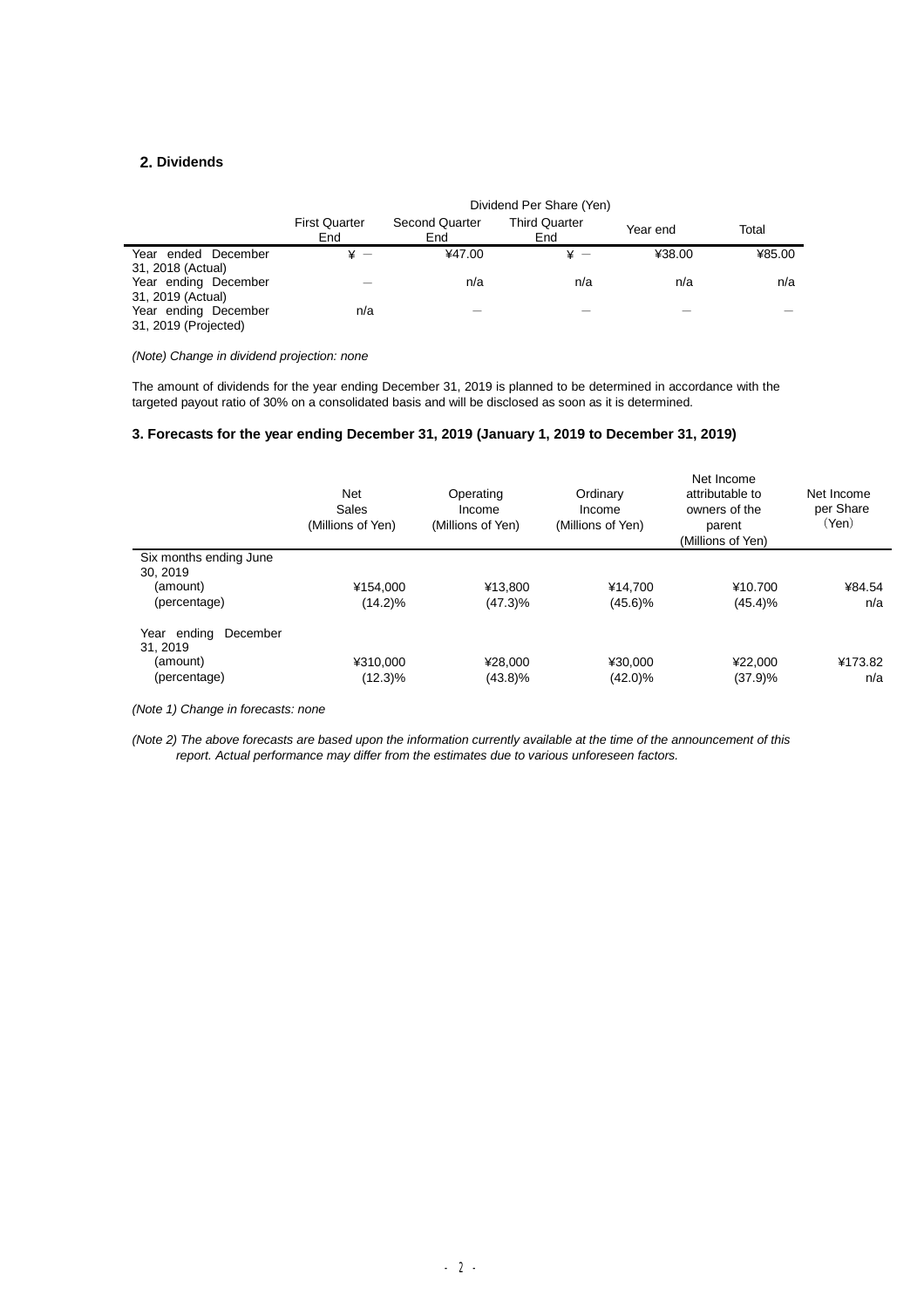### **4**.**Other financial information**

- (1) Significant change in scope of consolidation: None
- (2) Simplified or particular accounting treatment for quarterly financial statements:

### *(Income taxes)*

Certain consolidated subsidiaries determine their income tax expenses by multiplying net income for the quarter period by the estimated effective tax rate applicable to the fiscal year.

(3) Changes in accounting policy and estimates, and restatement due to:

|     | a.<br>b.      | Changes in accounting standard<br>Other changes               | None<br>None                        |                            |
|-----|---------------|---------------------------------------------------------------|-------------------------------------|----------------------------|
| (4) |               | Number of shares                                              |                                     |                            |
|     | a.            | Common stock issued, including treasury                       |                                     | (shares)                   |
|     | stock, as of: |                                                               | March 31, 2019<br>December 31, 2018 | 133,856,903<br>133.856.903 |
|     | b.            | Treasury stock as of:                                         | March 31, 2019<br>December 31, 2018 | 7,288,896<br>7,288,846     |
|     | c.            | Average number of common stock for the three<br>months ended: | March 31, 2019<br>March 31, 2018    | 126,568,036<br>126,569,019 |

(5) Additional information

Effective January 1, 2019, THK applied "Partial Amendments to Accounting Standard for Tax Effect Accounting" (Statement No. 28 issued by Accounting Standards Board of Japan). In accordance with the revised standard, deferred tax assets and deferred tax liabilities are presented as "investments and other" and "long-term liabilities," respectively, in the consolidated balance sheet.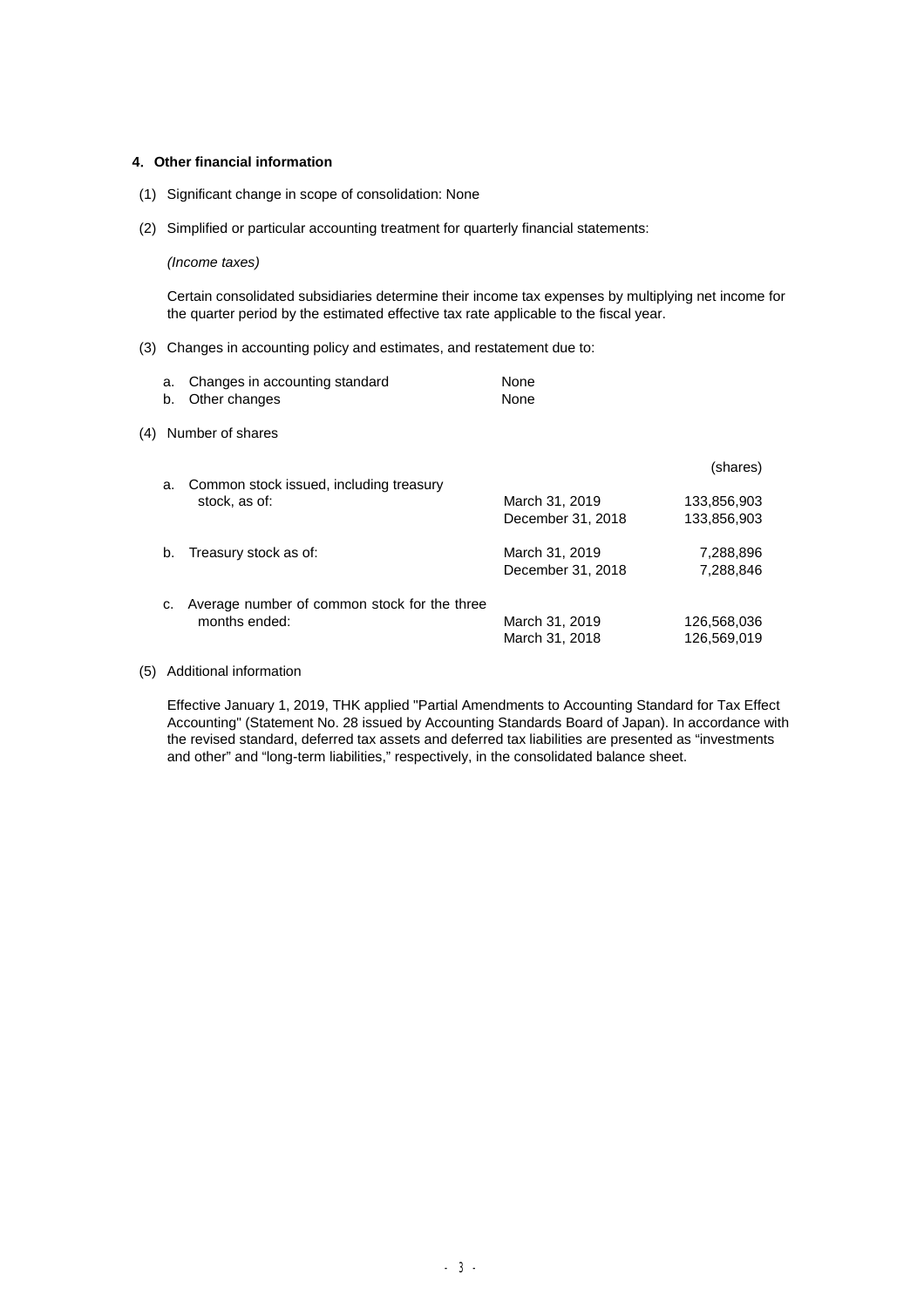# **Management's Discussion and Analysis**

## **1. Operating results (from January 1, 2019 to March 31, 2019)**

In this three months period, while signs of economic slowdown were spreading mainly in China because of the US-China trade friction, there were growing concerns of the global economic slowdown. In Japan, uncertainty was spreading in the economy; exports and production weakened due to the declining demand from China and other countries.

The THK Group has identified "Full-Scale Globalization," the "Development of New Business Areas," and "Change in Business Style" as cornerstones of its growth strategy to expand the markets of its products such as LM Guide (Linear Motion Guide). As to Full-Scale Globalization, while the markets in emerging countries such as China are growing by dint of the factory automation progress, which is also spreading to developed-country users, the THK Group endeavors to expand its global sales network to meet such demand. Regarding Development of New Business Areas, while the THK Group's products are getting widely adopted in new business fields such as automobile parts, seismic isolation and damping systems, medical equipment, aircraft, robot, and renewable energy, the THK Group is working on expanding sales of not only existing products but also new developed products. In addition to promoting these strategies above, the THK Group is also committed to further expand its business fields by changing its business style enabled by making full use of AI and robot technologies in many ways.

In such a situation where overall demand was in an adjustment phase due to the US-China trade friction, the THK Group captured the demand, which had been strong before entering the adjustment phase. The sales, however, amounted to ¥76,334 million, down ¥11,060 million, or 12.7%, compared to the figure a year earlier, which was robust.

On the cost front, the THK Group continued to implement various activities to improve its productivity and thereby mitigated the decline in profitability. The cost to sales ratio, however, rose 0.7% from a year earlier to 72.2% due to the sharp decrease in sales.

Selling, general and administrative expenses amounted to ¥12,661 million, down ¥108 million, or 0.8%, compared to the figure a year earlier. This was mainly attributable to the THK Group's endeavors to contain costs and improve operating efficiency as well as the decreased sales. The ratio to net sales, however, worsened by 2.0% from a year earlier to 16.6%

As a result, operating income decreased from a year earlier by ¥3,609 million, or 29.7%, to ¥8,554 million. Ratio to net sales dropped by 2.7% to 11.2%.

Total non-operating income was ¥778 million of which major component was ¥256 million of interest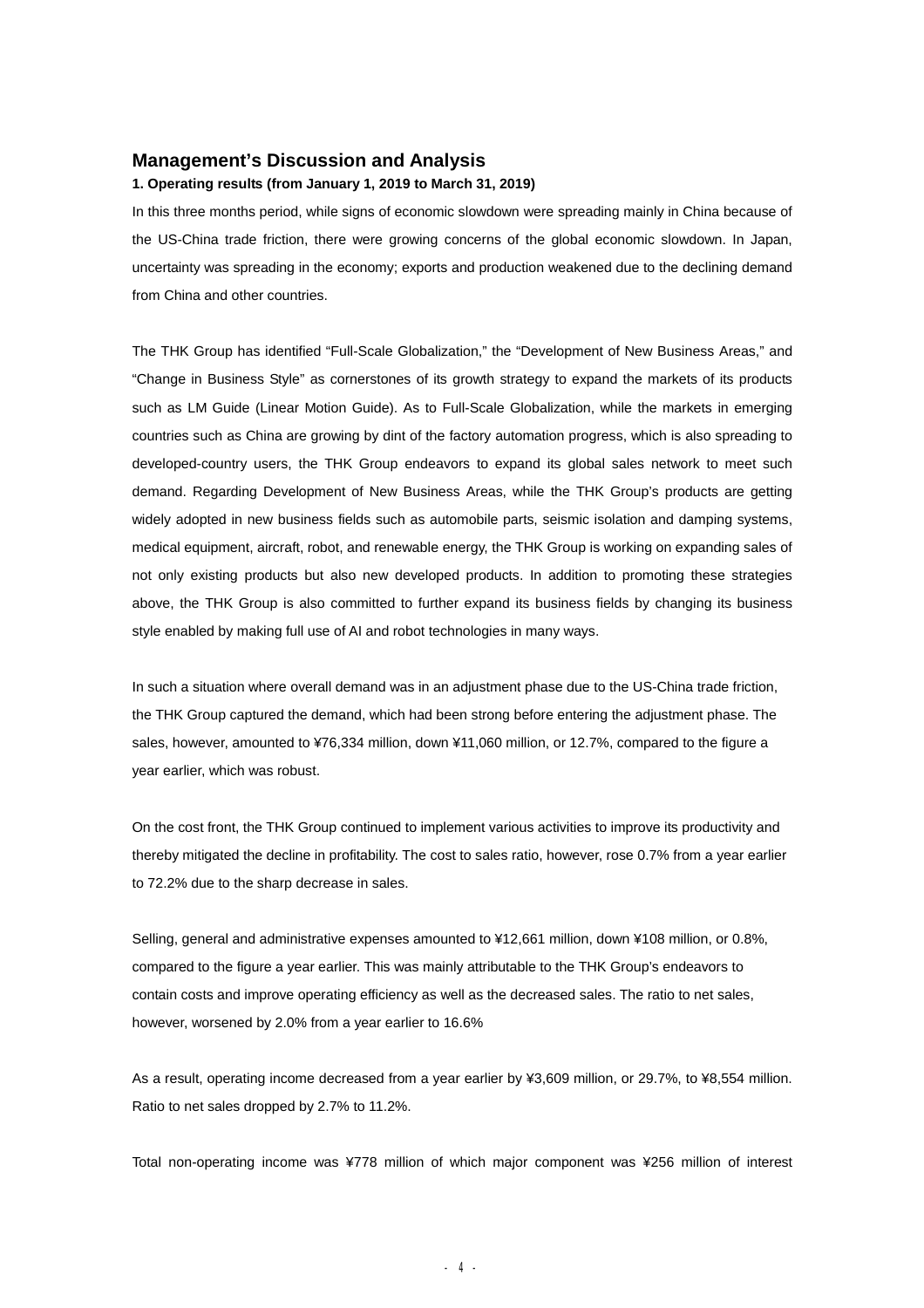income. Total non-operating expenses were ¥623 million of which major components were ¥152 million of arrangement fees for a syndicated loan contract and ¥143 million of foreign exchange loss―net.

As a result, ordinary income decreased from a year earlier by ¥3,497 million, or 28.7%, to ¥8,709 million. Net income attributable to owners of the parent also decreased from a year earlier by ¥3,534 million, or 38.5%, to ¥5,653 million.

#### **Segment Information**

#### (Japan)

In Japan, while exports and production weakened due to the declining demand from China and other countries, the THK Group successfully generated sales by capturing demand which was favorable overall. Sales, however, decreased by ¥4,567 million, or 11.9%, to ¥33,830 million. Operating income (segment income) decreased by ¥4,041 million, or 39.7%, to ¥6,131 million due to the decreased sales.

#### (The Americas)

In the Americas, while the economy continued its growth trend led by its domestic demand, the production and sales sections worked in unison to expand and deepen transactions with existing customers and to cultivate new business fields such as automobile, medical equipment, aircraft, and energy-related business. However, sales decreased by ¥2,476 million, or 13.6%, to ¥15,682 million due to the adjustment phase of demand mainly for electronics products. In addition to the decreased sales, the profitability of the transportation equipment business declined due mainly to the rising in material costs. As a result, the THK Group recorded ¥21 million of operating loss (segment loss), a turnaround of ¥361 million.

#### (Europe)

In Europe, the moderate economic growth continued because of the stable consumer spending while on the other hand there were weaknesses in exports and production. In such a situation, the production and sales sections proactively worked in unison to expand transactions with existing customers and to cultivate new business fields such as automobile, medical equipment, aircraft and robot. Sales, however, decreased by ¥316 million, or 2.0%, to ¥15,788 million. On the other hand, operating income (segment income) increased by ¥52 million, or 16.7%, to ¥366 million. This was mainly attributable to the Group's various activities to improve its profitability.

#### (China)

In China, while adjustment phases caused by the US-China trade friction concern were widely seen in capital investments, the THK Group captured the growing demand for electronics products and automation and robotization-related products. Sales, however, decreased by ¥3,305 million, or 30.4%, to ¥7,579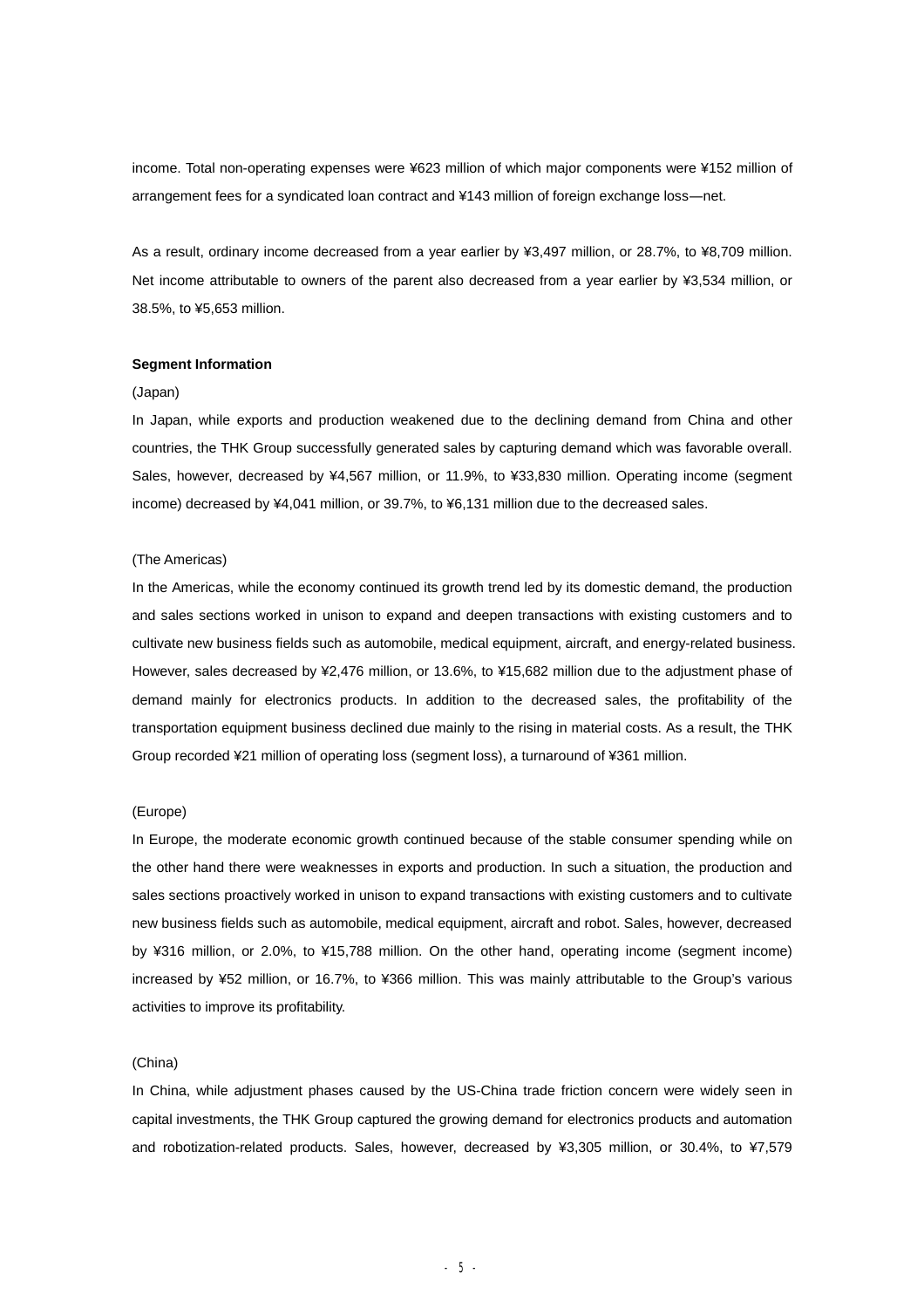million. Operating income (segment income) decreased by ¥525 million, or 37.8%, to ¥864 million due to the decreased sales.

#### (Other)

In other countries and regions, the THK Group continued to expand and deepen transactions with existing customers and to cultivate new customers while demand for THK Group's products was widely expanded in India and the ASEAN countries. Sales, however, decreased by ¥393 million, or 10.2%, to ¥3,453 million, mainly owing to the decreased demand in China that unfavorably affected the sales in some countries. Operating income (segment income) decreased by ¥114 million, or 21.9%, to ¥409 million due to the decreased sales.

#### **2. Financial position (As of March 31, 2019)**

Total assets stood at ¥492,286 million, ¥29,354 million more than the previous fiscal year-end, due mainly to a combined effect of increase in (1) cash and bank deposits by ¥25,444 million, (2) merchandise and finished goods by ¥2,545 million, (3) raw materials and supplies by ¥1,140 million, (4) machinery and equipment―net by ¥3,120 million and decrease in (1) accounts and notes receivable by ¥2,000 million and (2) electronically recorded monetary claims by ¥2,195 million.

Total liabilities stood at ¥194,128 million, ¥25,916 million more than the previous fiscal year-end, due mainly to a combined effect of increase in (1) bonds by ¥20,000 million and (2) long-term bank loans by ¥17,814 million and decrease in (1) electronically recorded obligations by ¥2,379 million, (2) income taxes payable by ¥10,723 million, and (3) accrued bonuses by ¥1,526 million.

Net assets stood at ¥298,157 million, ¥3,438 million more than the previous fiscal year-end, due mainly to increase in (1) retained earnings by ¥843 million and (2) foreign currency translation adjustments by ¥2,057 million.

#### **3. Forecast for the fiscal year ending December 31, 2019**

No change from the forecasts (for the six months ending June 30, 2019 and the year ending December 31, 2019) reported in the announcement dated February 14, 2019.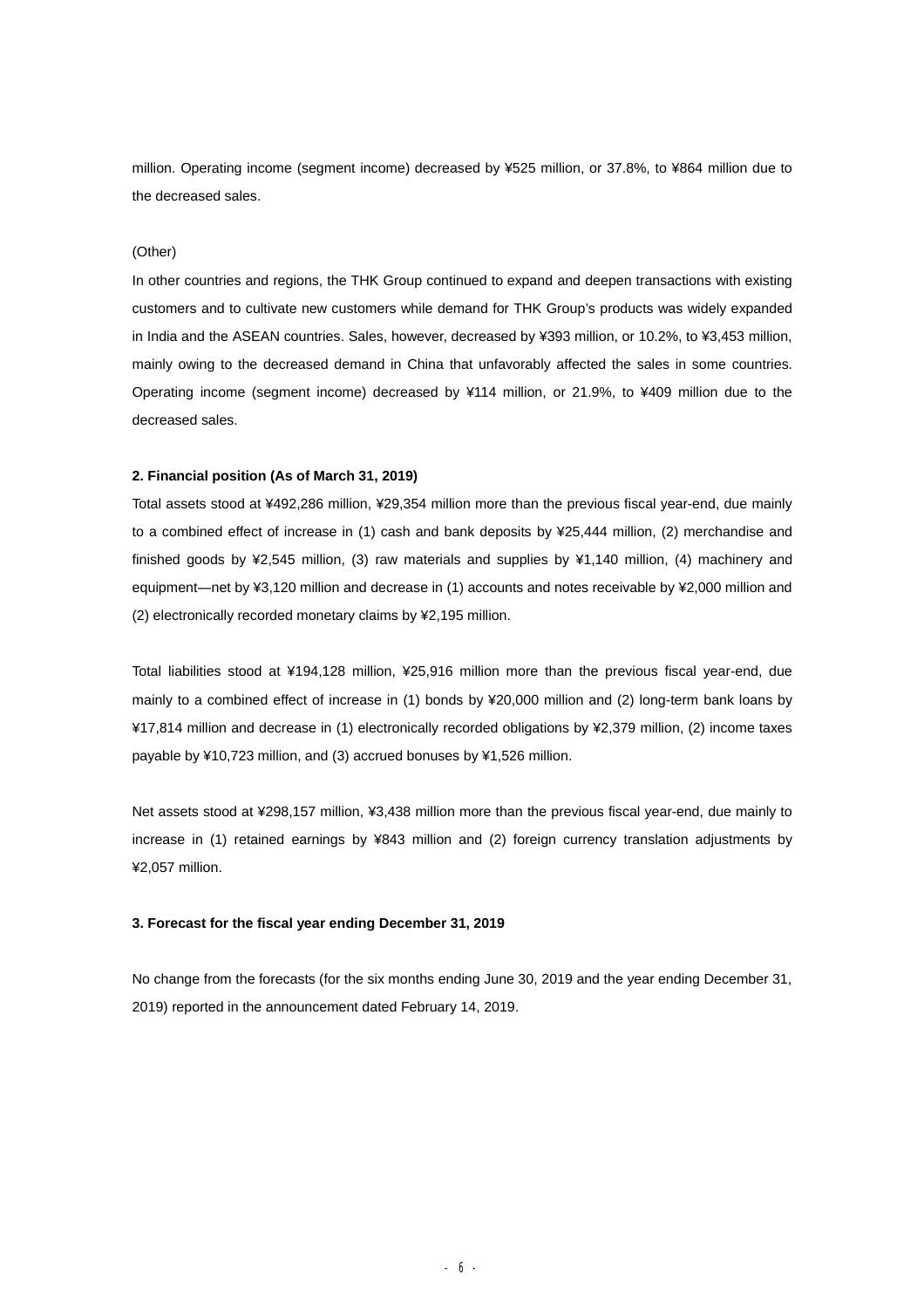# **Consolidated Financial Statements**

| <b>Consolidated Balance Sheets</b> |
|------------------------------------|
|------------------------------------|

|                                          |                            | (Millions of Yen)                         |
|------------------------------------------|----------------------------|-------------------------------------------|
|                                          | Year End<br>-Previous Year | <b>First Quarter End</b><br>-Current Year |
|                                          | As of December 31, 2018    | As of March 31, 2019                      |
| Assets                                   |                            |                                           |
| <b>Current Assets:</b>                   |                            |                                           |
| Cash and bank deposits                   | ¥134,513                   | ¥159,958                                  |
| Accounts and notes receivable            | 69,722                     | 67,722                                    |
| Electronically recorded monetary claims  | 22,973                     | 20,777                                    |
| Merchandise and finished goods           | 18,625                     | 21,171                                    |
| Work in process                          | 10,815                     | 11,389                                    |
| Raw materials and supplies               | 20,624                     | 21,765                                    |
| Other current assets                     | 7,741                      | 7,485                                     |
| Less: Allowance for bad debts            | (134)                      | (137)                                     |
| Total current assets                     | 284,881                    | 310,132                                   |
| Fixed Assets:                            |                            |                                           |
| Property, plant and equipment -net:      |                            |                                           |
| Buildings and structures                 | 29,525                     | 29,792                                    |
| Machinery and equipment                  | 62,735                     | 65,856                                    |
| Other                                    | 37,434                     | 39,770                                    |
| Total property, plant and equipment -net | 129,695                    | 135,419                                   |
| Intangibles                              |                            |                                           |
| Goodwill                                 | 10,003                     | 9,712                                     |
| Other                                    | 18,102                     | 17,536                                    |
| Total intangibles                        | 28,106                     | 27,248                                    |
| Investments and Other                    |                            |                                           |
| Long-term investments in securities      | 9,665                      | 10,050                                    |
| Other                                    | 10,666                     | 9,507                                     |
| Less: Allowance for bad debts            | (83)                       | (72)                                      |
| Total investments and other              | 20,248                     | 19,486                                    |
| <b>Total fixed assets</b>                | 178,049                    | 182,154                                   |
| <b>Total assets</b>                      | 462,931                    | 492,286                                   |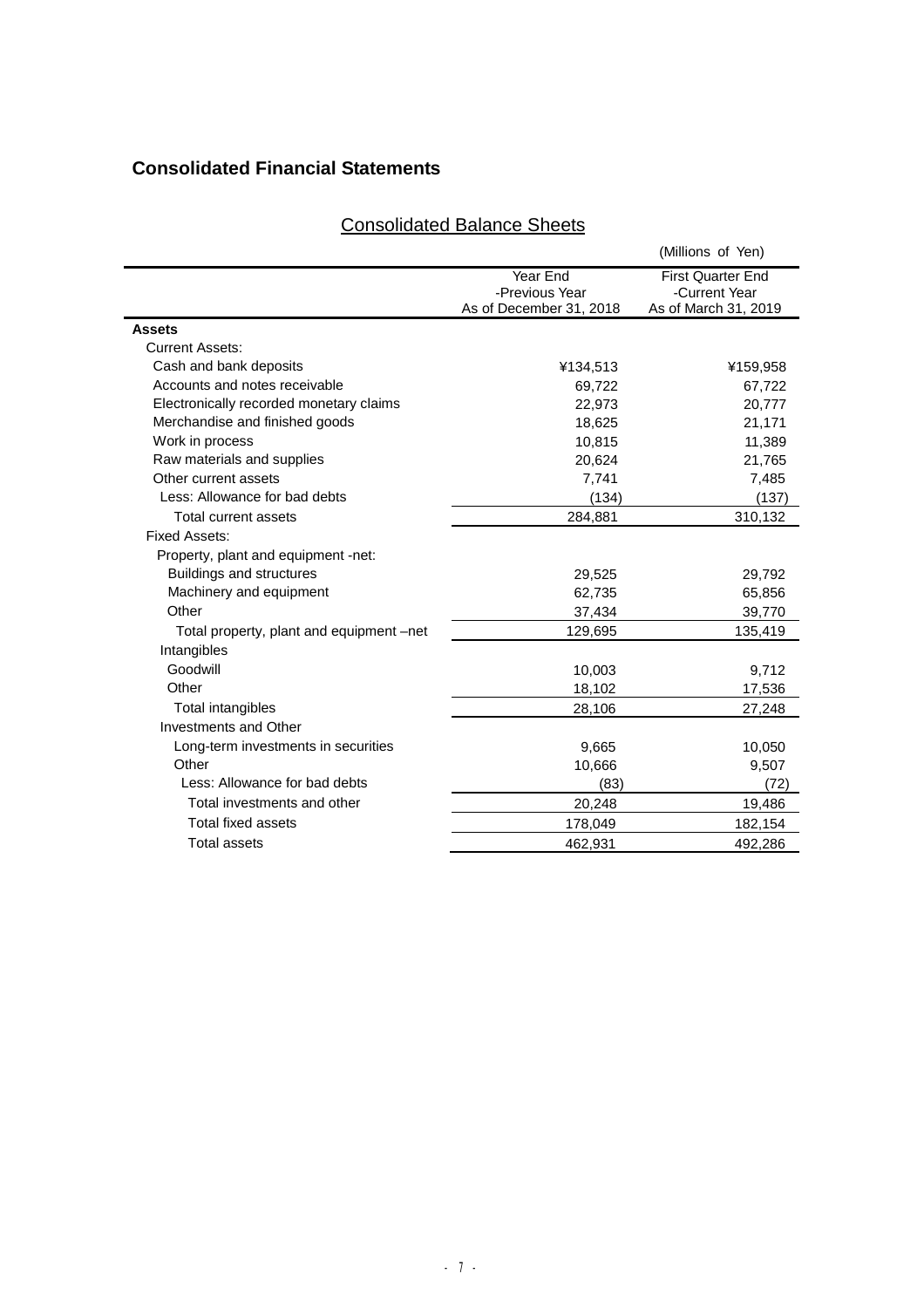| Year End<br><b>First Quarter End</b><br>-Previous Year<br>-Current Year<br>As of December 31, 2018<br>As of March 31, 2019<br><b>Liabilities</b><br><b>Current Liabilities:</b><br>Accounts and notes payable<br>¥22,084<br>¥21,931<br>Electronically recorded obligations<br>26,938<br>24,559<br>Current portion of long-term bank loans<br>12,185<br>12,185<br>Income taxes payable<br>12,271<br>1,547<br>Accrued bonuses<br>3,899<br>2,372<br>Other<br>20,850<br>23,368<br><b>Total current liabilities</b><br>98,230<br>85,965<br>Long-term Liabilities:<br><b>Bonds</b><br>40,000<br>60,000<br>Long-term bank loans<br>15,295<br>33,110<br>Reserve for retirement benefits for directors<br>and corporate auditors<br>131<br>98 |                              |     | (Millions of Yen) |
|--------------------------------------------------------------------------------------------------------------------------------------------------------------------------------------------------------------------------------------------------------------------------------------------------------------------------------------------------------------------------------------------------------------------------------------------------------------------------------------------------------------------------------------------------------------------------------------------------------------------------------------------------------------------------------------------------------------------------------------|------------------------------|-----|-------------------|
|                                                                                                                                                                                                                                                                                                                                                                                                                                                                                                                                                                                                                                                                                                                                      |                              |     |                   |
|                                                                                                                                                                                                                                                                                                                                                                                                                                                                                                                                                                                                                                                                                                                                      |                              |     |                   |
|                                                                                                                                                                                                                                                                                                                                                                                                                                                                                                                                                                                                                                                                                                                                      |                              |     |                   |
|                                                                                                                                                                                                                                                                                                                                                                                                                                                                                                                                                                                                                                                                                                                                      |                              |     |                   |
|                                                                                                                                                                                                                                                                                                                                                                                                                                                                                                                                                                                                                                                                                                                                      |                              |     |                   |
|                                                                                                                                                                                                                                                                                                                                                                                                                                                                                                                                                                                                                                                                                                                                      |                              |     |                   |
|                                                                                                                                                                                                                                                                                                                                                                                                                                                                                                                                                                                                                                                                                                                                      |                              |     |                   |
|                                                                                                                                                                                                                                                                                                                                                                                                                                                                                                                                                                                                                                                                                                                                      |                              |     |                   |
|                                                                                                                                                                                                                                                                                                                                                                                                                                                                                                                                                                                                                                                                                                                                      |                              |     |                   |
|                                                                                                                                                                                                                                                                                                                                                                                                                                                                                                                                                                                                                                                                                                                                      |                              |     |                   |
|                                                                                                                                                                                                                                                                                                                                                                                                                                                                                                                                                                                                                                                                                                                                      |                              |     |                   |
|                                                                                                                                                                                                                                                                                                                                                                                                                                                                                                                                                                                                                                                                                                                                      |                              |     |                   |
|                                                                                                                                                                                                                                                                                                                                                                                                                                                                                                                                                                                                                                                                                                                                      |                              |     |                   |
|                                                                                                                                                                                                                                                                                                                                                                                                                                                                                                                                                                                                                                                                                                                                      |                              |     |                   |
|                                                                                                                                                                                                                                                                                                                                                                                                                                                                                                                                                                                                                                                                                                                                      |                              |     |                   |
|                                                                                                                                                                                                                                                                                                                                                                                                                                                                                                                                                                                                                                                                                                                                      |                              |     |                   |
|                                                                                                                                                                                                                                                                                                                                                                                                                                                                                                                                                                                                                                                                                                                                      |                              |     |                   |
|                                                                                                                                                                                                                                                                                                                                                                                                                                                                                                                                                                                                                                                                                                                                      | Reserve for product warranty | 112 | 104               |
| Net defined benefit liability<br>7,860<br>7,908                                                                                                                                                                                                                                                                                                                                                                                                                                                                                                                                                                                                                                                                                      |                              |     |                   |
| Other<br>6,535<br>6,990                                                                                                                                                                                                                                                                                                                                                                                                                                                                                                                                                                                                                                                                                                              |                              |     |                   |
| Total long-term liabilities<br>69,982<br>108,162                                                                                                                                                                                                                                                                                                                                                                                                                                                                                                                                                                                                                                                                                     |                              |     |                   |
| <b>Total liabilities</b><br>168,212<br>194,128                                                                                                                                                                                                                                                                                                                                                                                                                                                                                                                                                                                                                                                                                       |                              |     |                   |
| <b>Net Assets</b>                                                                                                                                                                                                                                                                                                                                                                                                                                                                                                                                                                                                                                                                                                                    |                              |     |                   |
| Shareholders' equity:                                                                                                                                                                                                                                                                                                                                                                                                                                                                                                                                                                                                                                                                                                                |                              |     |                   |
| Common stock<br>34,606<br>34,606                                                                                                                                                                                                                                                                                                                                                                                                                                                                                                                                                                                                                                                                                                     |                              |     |                   |
| Additional paid-in capital<br>40,420<br>40,420                                                                                                                                                                                                                                                                                                                                                                                                                                                                                                                                                                                                                                                                                       |                              |     |                   |
| Retained earnings<br>220,787<br>221,631                                                                                                                                                                                                                                                                                                                                                                                                                                                                                                                                                                                                                                                                                              |                              |     |                   |
| Treasury stock<br>(14,002)<br>(14,003)                                                                                                                                                                                                                                                                                                                                                                                                                                                                                                                                                                                                                                                                                               |                              |     |                   |
| Total shareholders' equity<br>281,811<br>282,654                                                                                                                                                                                                                                                                                                                                                                                                                                                                                                                                                                                                                                                                                     |                              |     |                   |
| Accumulated other comprehensive income:                                                                                                                                                                                                                                                                                                                                                                                                                                                                                                                                                                                                                                                                                              |                              |     |                   |
| Net unrealized gain on available-for-sale                                                                                                                                                                                                                                                                                                                                                                                                                                                                                                                                                                                                                                                                                            |                              |     |                   |
| securities<br>1,102<br>1,453                                                                                                                                                                                                                                                                                                                                                                                                                                                                                                                                                                                                                                                                                                         |                              |     |                   |
| Foreign currency translation adjustments<br>2,755<br>4,813                                                                                                                                                                                                                                                                                                                                                                                                                                                                                                                                                                                                                                                                           |                              |     |                   |
| Remeasurements of defined benefit plans<br>(2,063)<br>(2,054)                                                                                                                                                                                                                                                                                                                                                                                                                                                                                                                                                                                                                                                                        |                              |     |                   |
| Total accumulated other comprehensive                                                                                                                                                                                                                                                                                                                                                                                                                                                                                                                                                                                                                                                                                                |                              |     |                   |
| income<br>1,794<br>4,212                                                                                                                                                                                                                                                                                                                                                                                                                                                                                                                                                                                                                                                                                                             |                              |     |                   |
| Non-controlling interests<br>11,113<br>11,290                                                                                                                                                                                                                                                                                                                                                                                                                                                                                                                                                                                                                                                                                        |                              |     |                   |
| Total net assets<br>294,719<br>298,157                                                                                                                                                                                                                                                                                                                                                                                                                                                                                                                                                                                                                                                                                               |                              |     |                   |
| Total liabilities and net assets<br>462,931<br>492,286                                                                                                                                                                                                                                                                                                                                                                                                                                                                                                                                                                                                                                                                               |                              |     |                   |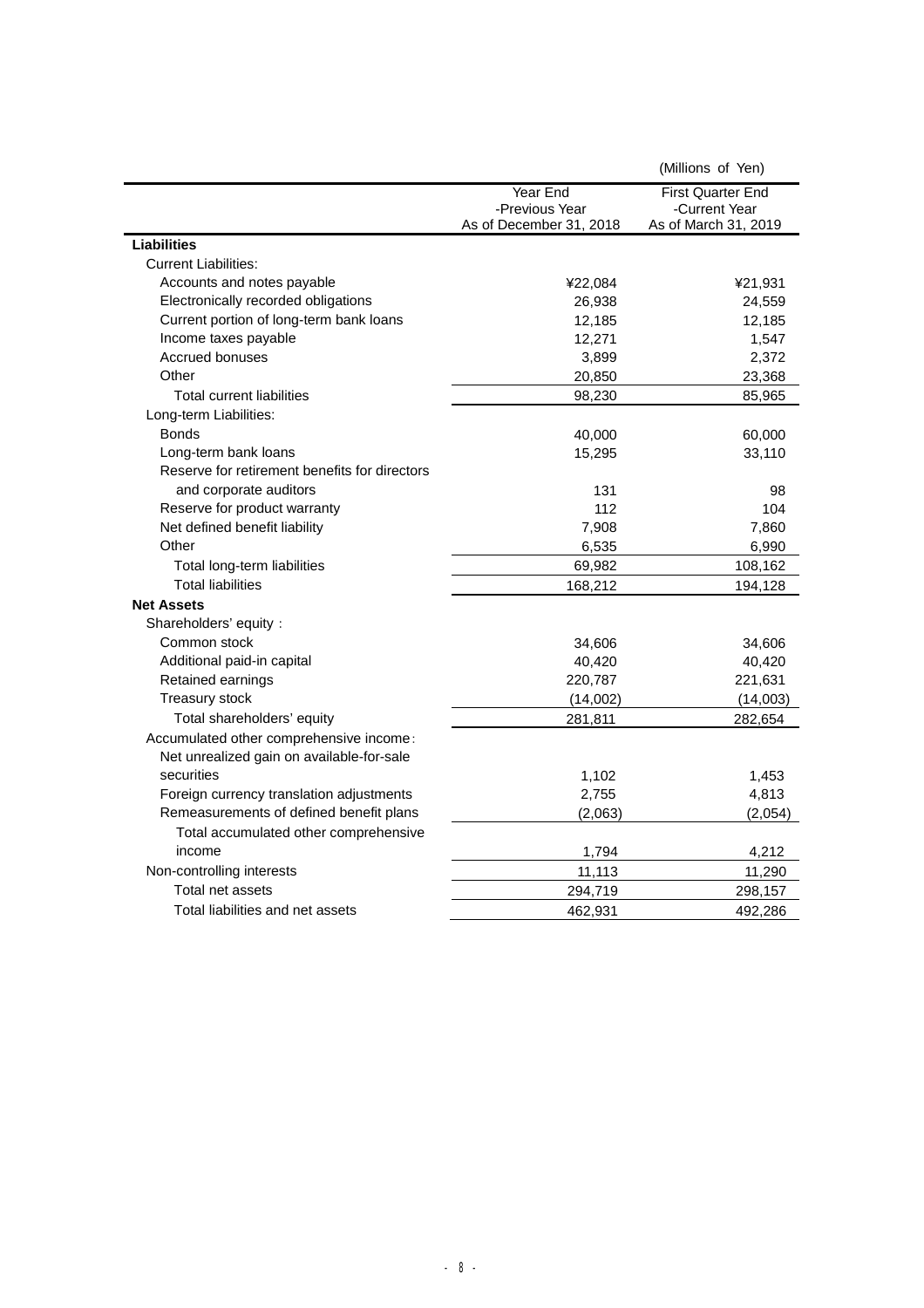# Consolidated Statements of Income

|                                                     |                                                                                     | (Millions of Yen)                                                                          |
|-----------------------------------------------------|-------------------------------------------------------------------------------------|--------------------------------------------------------------------------------------------|
|                                                     | Three Months Ended<br>March 31, 2018<br>(From January 1, 2018<br>to March 31, 2018) | <b>Three Months Ended</b><br>March 31, 2019<br>(From January 1, 2019<br>to March 31, 2019) |
| Net sales                                           | ¥87,395                                                                             | ¥76,334                                                                                    |
| Cost of sales                                       | 62,461                                                                              | 55,118                                                                                     |
| Gross profit                                        | 24,933                                                                              | 21,215                                                                                     |
| Selling, general and administrative expenses        | 12,770                                                                              | 12,661                                                                                     |
| Operating income                                    | 12,163                                                                              | 8,554                                                                                      |
| Non-operating income:                               |                                                                                     |                                                                                            |
| Interest income                                     | 144                                                                                 | 256                                                                                        |
| Equity earnings of affiliates                       | 167                                                                                 | 27                                                                                         |
| Other                                               | 455                                                                                 | 494                                                                                        |
| Total non-operating income                          | 767                                                                                 | 778                                                                                        |
| Non-operating expense:                              |                                                                                     |                                                                                            |
| Interest expenses                                   | 63                                                                                  | 60                                                                                         |
| Arrangement fees                                    |                                                                                     | 152                                                                                        |
| Foreign exchange loss, net                          | 479                                                                                 | 143                                                                                        |
| Other                                               | 181                                                                                 | 267                                                                                        |
| Total non-operating expenses                        | 723                                                                                 | 623                                                                                        |
| Ordinary income                                     | 12,207                                                                              | 8,709                                                                                      |
| Extraordinary gains:                                |                                                                                     |                                                                                            |
| Gain on sales<br>of<br>property,<br>plant<br>and    |                                                                                     |                                                                                            |
| equipment                                           | 19                                                                                  | 23                                                                                         |
| Total extraordinary gains                           | 19                                                                                  | 23                                                                                         |
| Extraordinary losses:                               |                                                                                     |                                                                                            |
| Loss on sales and disposal of property, plant       |                                                                                     |                                                                                            |
| and equipment                                       | 41                                                                                  | 11                                                                                         |
| Total extraordinary losses                          | 41                                                                                  | 11                                                                                         |
| Income before income taxes                          | 12,185                                                                              | 8,721                                                                                      |
| Income taxes-current                                | 3,177                                                                               | 1,617                                                                                      |
| Income taxes-deferred                               | (342)                                                                               | 1,147                                                                                      |
| Total income taxes                                  | 2,834                                                                               | 2,764                                                                                      |
| Net income                                          | 9,350                                                                               | 5,956                                                                                      |
| attributable<br>Net income<br>non-controlling<br>to |                                                                                     |                                                                                            |
| interests                                           | 162                                                                                 | 303                                                                                        |
| Net income attributable to owners of the parent     | 9,187                                                                               | 5,653                                                                                      |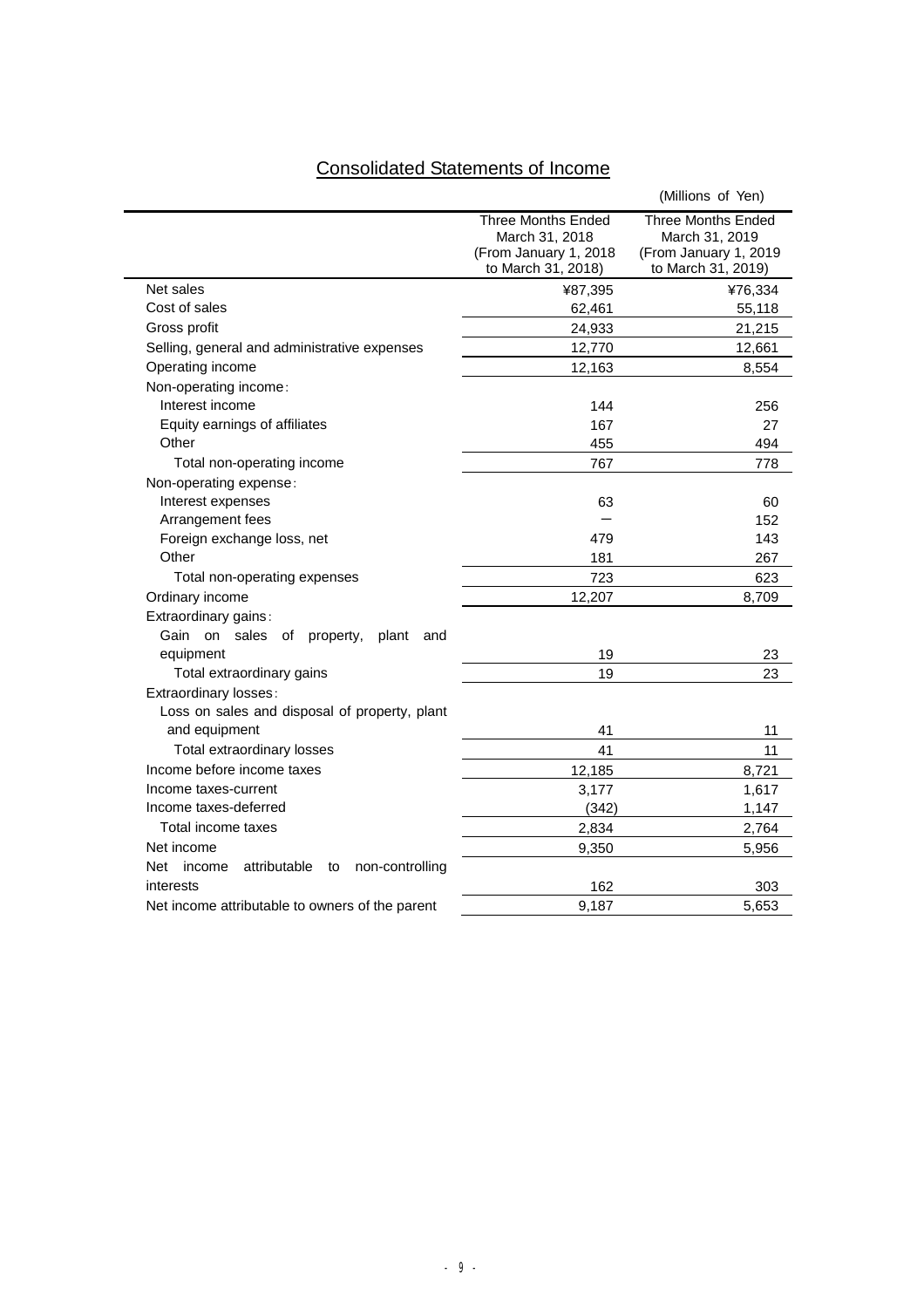|                                              |                                                                                      | (Millions of Yen)                                                                   |
|----------------------------------------------|--------------------------------------------------------------------------------------|-------------------------------------------------------------------------------------|
|                                              | Three Months Ended<br>March 31, 2018<br>(From January 1, 2018)<br>to March 31, 2018) | Three Months Ended<br>March 31, 2019<br>(From January 1, 2019<br>to March 31, 2019) |
| Net income                                   | ¥9,350                                                                               | ¥5,956                                                                              |
| Other comprehensive income:                  |                                                                                      |                                                                                     |
| Unrealized gain (loss) on available-for-sale |                                                                                      |                                                                                     |
| securities                                   | (455)                                                                                | 349                                                                                 |
| Foreign currency translation adjustments     | (6, 137)                                                                             | 2,349                                                                               |
| Remeasurements of defined benefit plans      | 47                                                                                   | 12                                                                                  |
| Share of other comprehensive income          |                                                                                      |                                                                                     |
| (losses) of affiliates accounted under the   |                                                                                      |                                                                                     |
| equity method                                | 481                                                                                  | (52)                                                                                |
| Total other comprehensive income (loss)      | (6.064)                                                                              | 2,658                                                                               |
| Comprehensive income                         | 3,285                                                                                | 8,615                                                                               |
| Attributable to:                             |                                                                                      |                                                                                     |
| Owners of the parent                         | 3,353                                                                                | 8,071                                                                               |
| Non-controlling interests                    | (67)                                                                                 | 544                                                                                 |

# Consolidated Statements of Comprehensive Income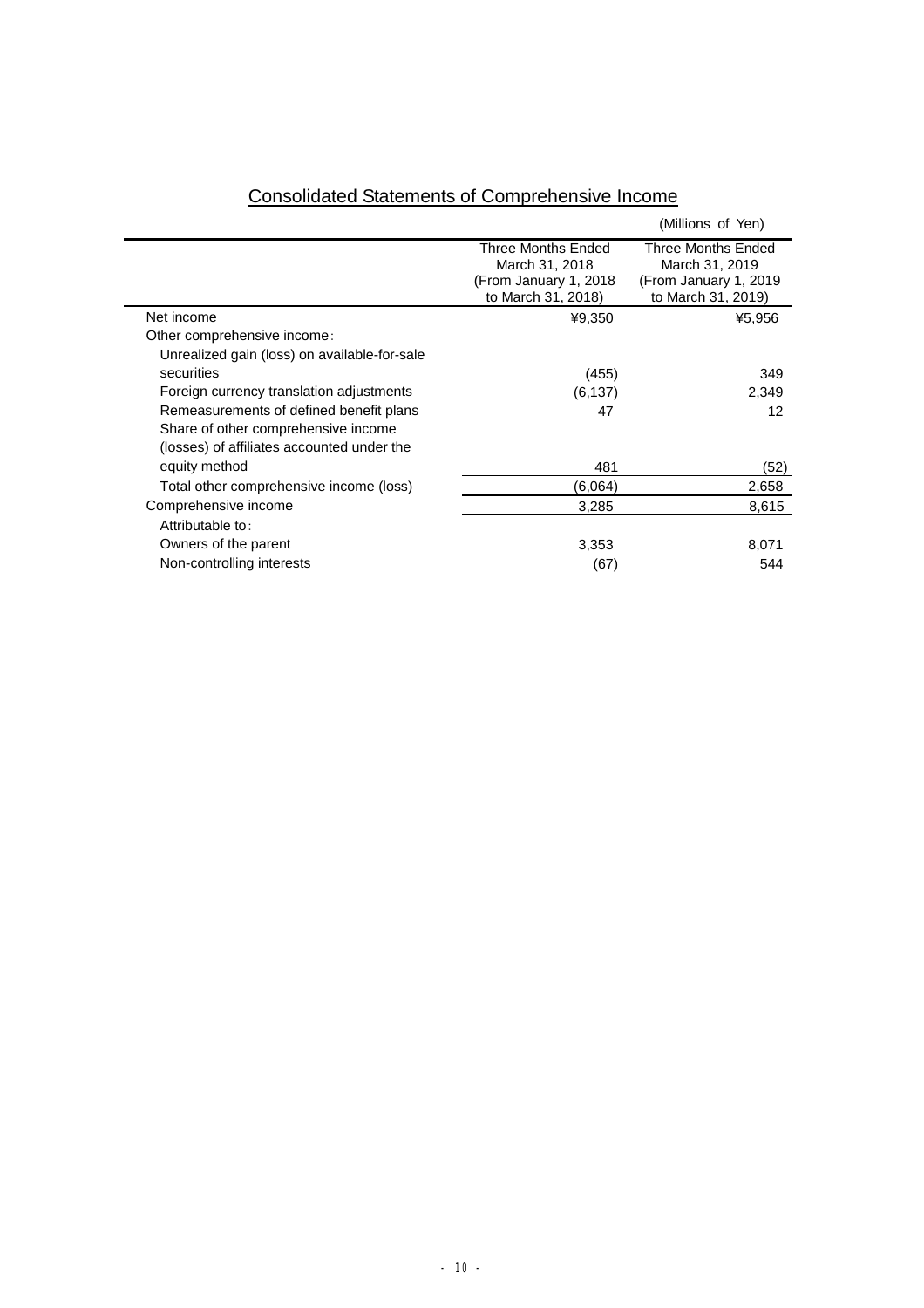# **Segment Information**

# **For the first quarter ended March 31, 2018 (January 1, 2018 to March 31, 2018)**

| - 7                |         |                   |         |         |        |               |         |  |  |  |  |  |
|--------------------|---------|-------------------|---------|---------|--------|---------------|---------|--|--|--|--|--|
|                    |         | (Millions of Yen) |         |         |        |               |         |  |  |  |  |  |
|                    |         | Adiust            | Consoli |         |        |               |         |  |  |  |  |  |
|                    | Japan   | Americas          | Europe  | China   | Other  | -ments        | -dated  |  |  |  |  |  |
| Sales to customers | ¥38.398 | ¥18.159           | ¥16.105 | ¥10.885 | ¥3.846 | $\frac{1}{2}$ | ¥87,395 |  |  |  |  |  |
| Inter-segment      | 13.954  | 130               | 22      | 1,685   | 464    | (16, 258)     |         |  |  |  |  |  |
| Total              | 52.353  | 18.289            | 16.127  | 12.571  | 4.311  | (16, 258)     | 87,395  |  |  |  |  |  |
| Operating income   | 10.172  | 340               | 314     | 1.390   | 523    | (578)         | 12.163  |  |  |  |  |  |

*(Note) All adjustments are intercompany elimination.* 

# **For the first quarter ended March 31, 2019 (January 1, 2019 to March 31, 2019)**

|                         |         |          | (Millions of Yen) |        |        |              |         |
|-------------------------|---------|----------|-------------------|--------|--------|--------------|---------|
|                         |         | The      |                   |        |        | Adjust       | Consoli |
|                         | Japan   | Americas | Europe            | China  | Other  | -ments       | -dated  |
| Sales to customers      | ¥33.830 | ¥15.682  | ¥15.788           | ¥7.579 | ¥3.453 | $\ddot{x}$ — | ¥76,334 |
| Inter-segment           | 13.554  | 79       | 24                | 1.799  | 498    | (15, 955)    |         |
| Total                   | 47.385  | 15.761   | 15.812            | 9.379  | 3.952  | (15.955)     | 76,334  |
| Operating income (loss) | 6.131   | (21)     | 366               | 864    | 409    | 803          | 8,554   |

*(Note) All adjustments are intercompany elimination.*